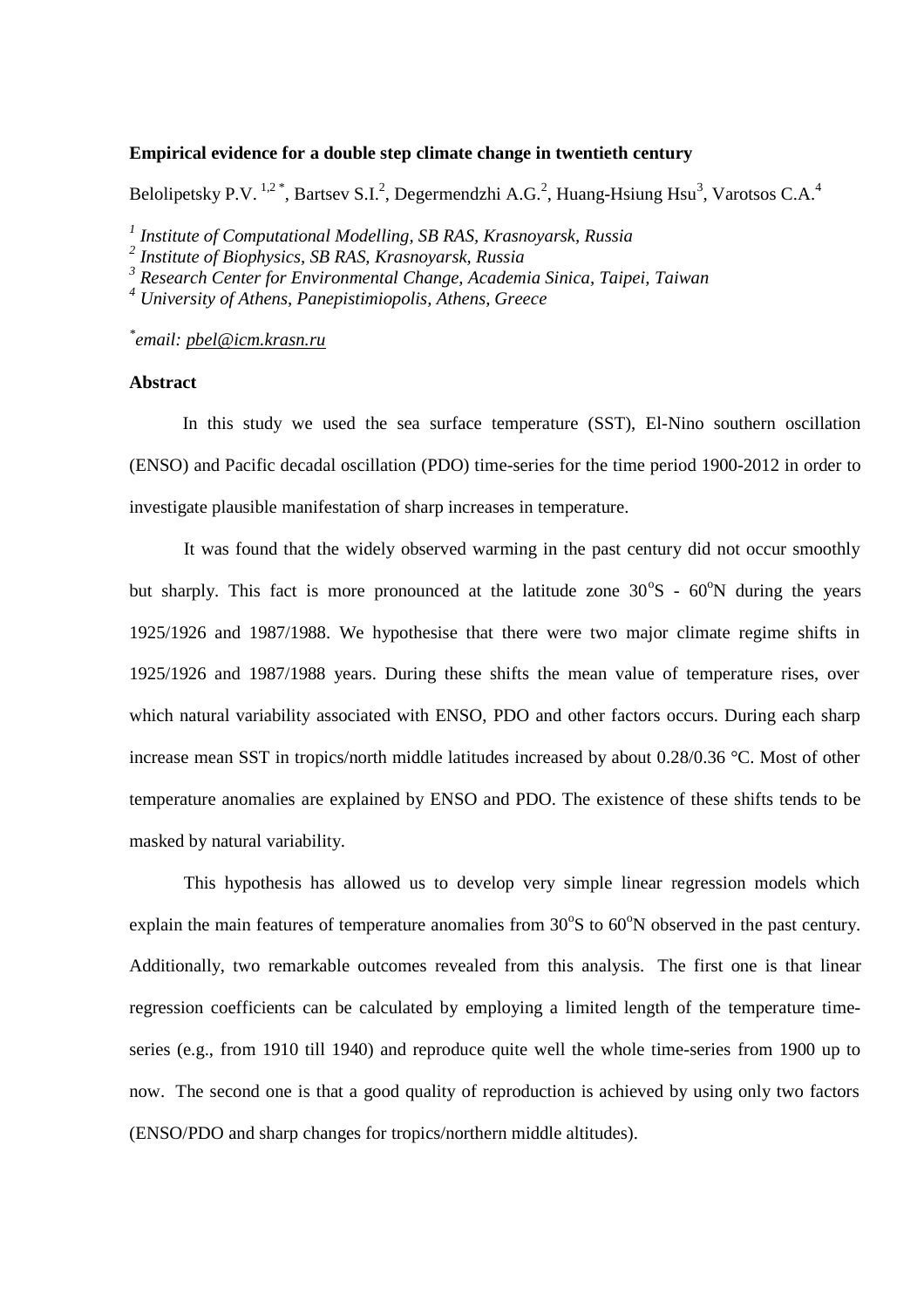## **1. Introduction**

The principal indicator of global warming is, by definition, the global mean temperature. The  $20<sup>th</sup>$  century increase in global mean temperature has been well documented – there was an increase of about 0.75 °C between 1880 and 2008 (Intergovernmental Panel on Climate Change (IPCC) 2007). This warming was not straightforward – the global temperature increased in the first part of the century, then slightly decreased in the years 1940-1970, subsequently increased again and stayed almost flat during the last decade. Additionally, temperatures have always fluctuated rapidly with amplitudes up to 0.5 °C over small time intervals (e.g. years). Both natural and anthropogenic influences have caused the twentieth century climate change, but their relative roles and regional impacts are still under debate (e.g., Kondratyev and Varotsos, 1995; Varotsos et al. 2007).

There are many studies showing pronounced sharp regime shifts in climate and ecological systems occurred in the 20th century (Trenberth and Hurrel 1994; Deser et. al 2004; Yasunaka and Hanawa 2002). In this regard, Yasunaka and Hanawa (2002) described a "regime shift" as an abrupt transition from one quasi-steady climatic state to another, and its transition period is much shorter than the lengths of the individual epochs of each climatic state. Different studies mark out existence of many shifts in 20th century. Yasunaka and Hanawa (2002) detected six regime shifts in northern hemisphere SST field in the period from 1910s to the 1990s: 1925/1926, 1945/1946, 1957/1958, 1970/1971, 1976/1977 and 1988/1989. Deser et. al (2004) considered shifts in 1925, 1946 and 1976 years.

In our study only shifts in 1925/1926 and 1987/1988 years are considered. One of the reasons is that our working definition of shifts has some differences from that used by Yasunaka and Hanawa, Deser et. al and many others. We herewith define climate regime as a quasi-steady state with known sources of variability. Additionally, a climate regime shift is significant and systematic changes, which occur besides intra regime variability and separating one climate regime from another. In other words, the two cases of the mean value of temperature increase (in the years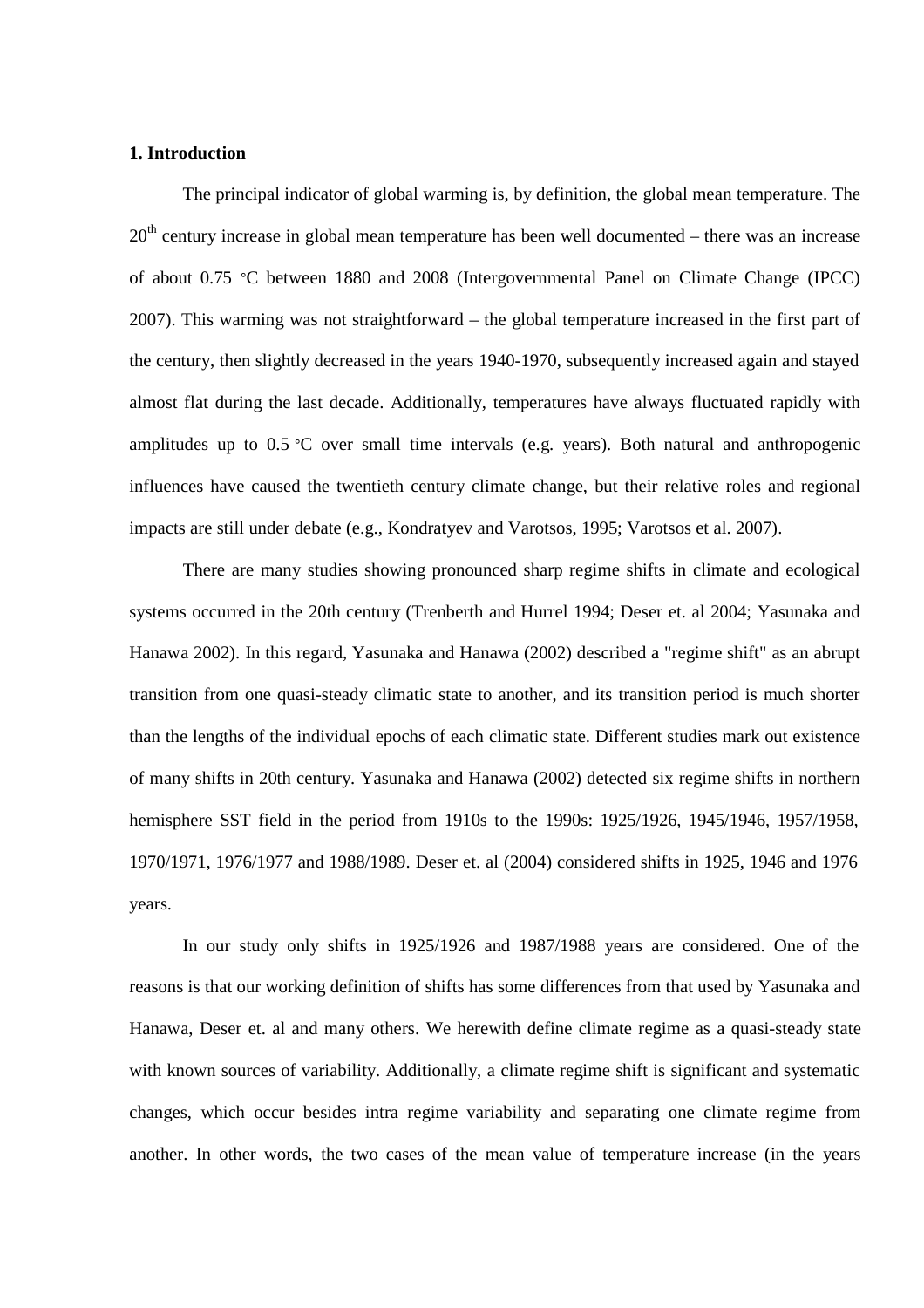1925/1926 and 1987/1988), take place over the existed natural variability that is mainly associated with ENSO and PDO. It should be noted that sometimes the abrupt increases in the mean value of temperature is almost masked by natural variability. For example, step change of SST in the tropics in 1976 is clearly seen in time series but the shift in 1987 is not obvious at all (Fig. 1). But the above-said shift in 1976 is, in general, associated with ENSO and could be almost reproduced by direct linear association with ENSO Nino34 index (Fig. 1b). Therefore, according to our definition, it should not be considered as a regime shift, because it is described by known intra-regime variability.

### **2. Data and methodology**

All the calculations presented below were made in Excel by means of standard functions. A reconstruction of monthly mean surface temperature anomalies,  $T_R$ , from input parameters is performed by employing the following relationship:

$$
T(t) = c_o + \sum_{i=1}^{n} c_i \cdot X_i(t - \Delta t_i).
$$

Here  $X_i$  stands for the climate factors;  $\Delta t_i$  are the time lags in months;  $c_i$  - the fitted coefficients and  $n -$  the number of variables in regression analysis. The fitted coefficients are obtained by standard Excel function for multiply linear regression.

All of the datasets used are freely available at Climate Explorer site (climexp.knmi.nl). In the analysis presented we used several reconstructions of the observed sea surface temperature anomalies - HadSST2 and Reynolds v2. Our choice of 1900 as the starting year for the analysis is based upon data coverage considerations. For the period from 1900 up to the beginning of the 1980s we used HadSST2 and later Reynolds v2 as SST anomalies (as we thought that remote sensing data have more precise spatial coverage). Climate regimes, ENSO and PDO were considered as factors determining observed temperature anomalies. As a proxy for ENSO we assumed the Nino34 index (obtained from HadISST1), and used it with one month lag. For the PDO we used reconstruction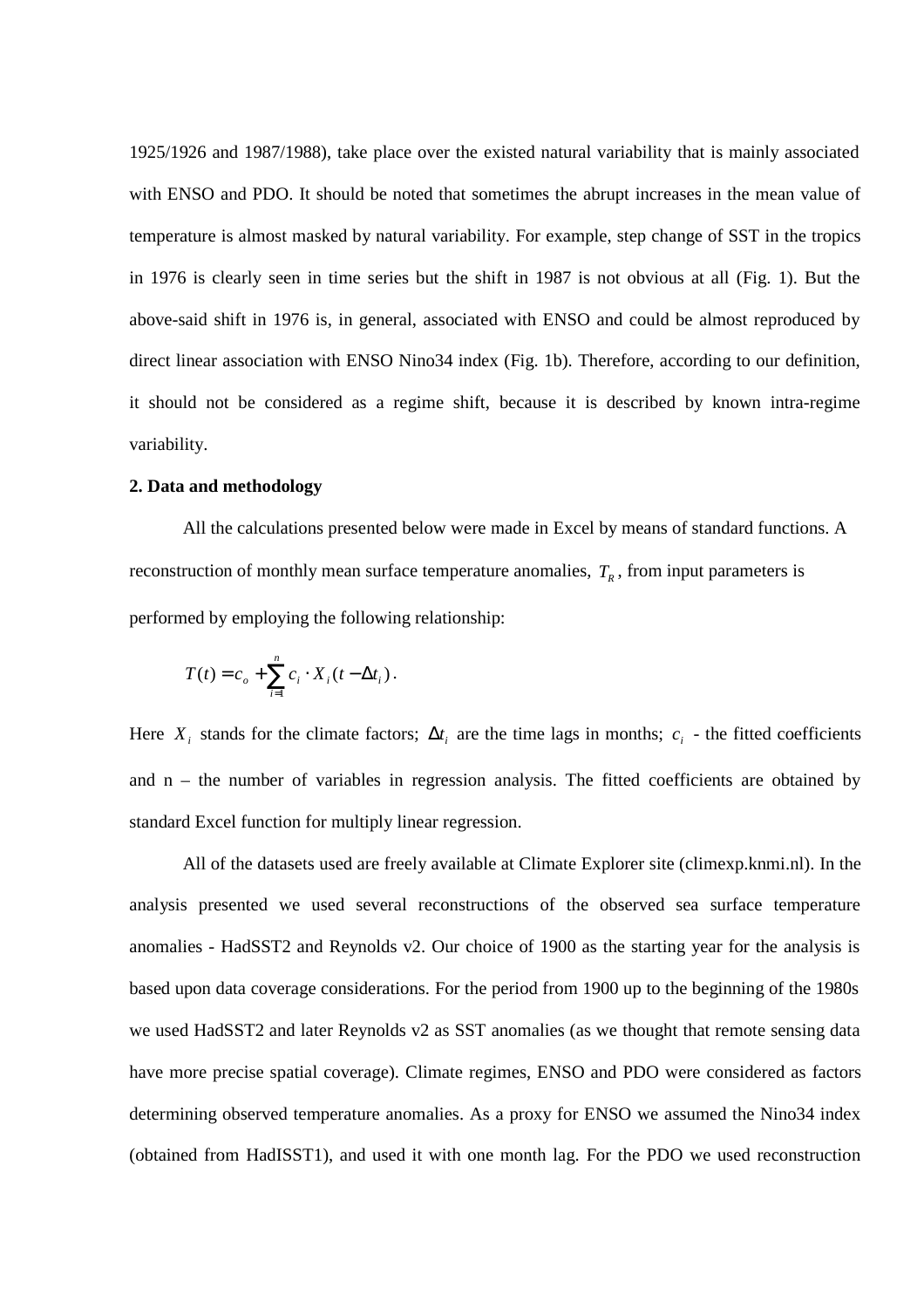from ERSST with no time lag. All datasets used were prepared and downloaded from Climate Explorer site (climexp.knmi.nl).

## **3. Results**

Consider tropical SSTs  $(30^{\circ}S-30^{\circ}N)$  (Fig. 1 blue line). As it is shown in this figure most of the SST variability may be explained by ENSO. At first sight these natural oscillations should be accompanied by some continuous warming. It is worth to be noted, however, that most of variability from middle 80s to the present could be reproduced quite well by linear regression on ENSO without a warming trend (Fig. 1a red line). On the other hand regression on ENSO reproduces the period from 1950 till middle 80s (Fig. 1b red line) quite well, but is inadequate later.



Fig. 1. Blue line - observed SST in tropics  $(30^{\circ}S - 30^{\circ}N)$ , red line - linear regression on ENSO studied a) by 1984-2010 years; b) by 1950-1980 years.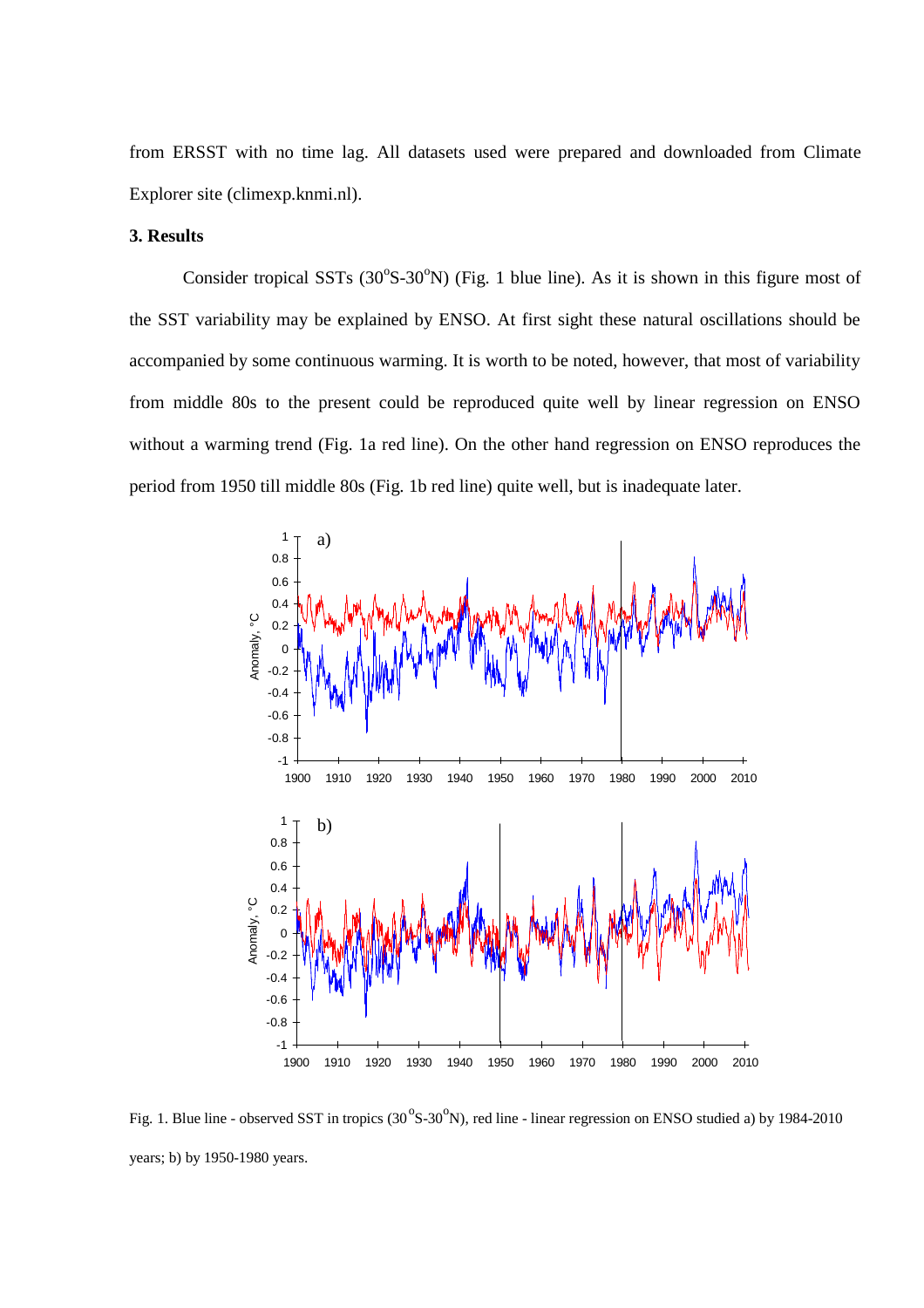This suggests that there might be a some sharp change of mean temperature over which ENSO oscillations occurs. For instance, it may be associated with some climate regime shift somewhere in the middle 80th. Thus let us assume that there is another determining climate factor climate regime index, a step function witch equals zero before shift and equals one after. Validation procedure shows that the best time for this hypothesized regime shift is 1987. In this case temperature anomalies are reproduced without continuous warming at least from 1940s (Fig. 2). If we assume that shift happened at some other time then reconstructed temperature anomaly will appear visually obvious discontinuity which is not observed in the data.



Fig. 2. a) Blue line - SST in tropics, red line - linear regression on ENSO and climate regime, studied by 1950-2012 years; b) ENSO influence on tropical SST; c) climate regime influence on tropical SST.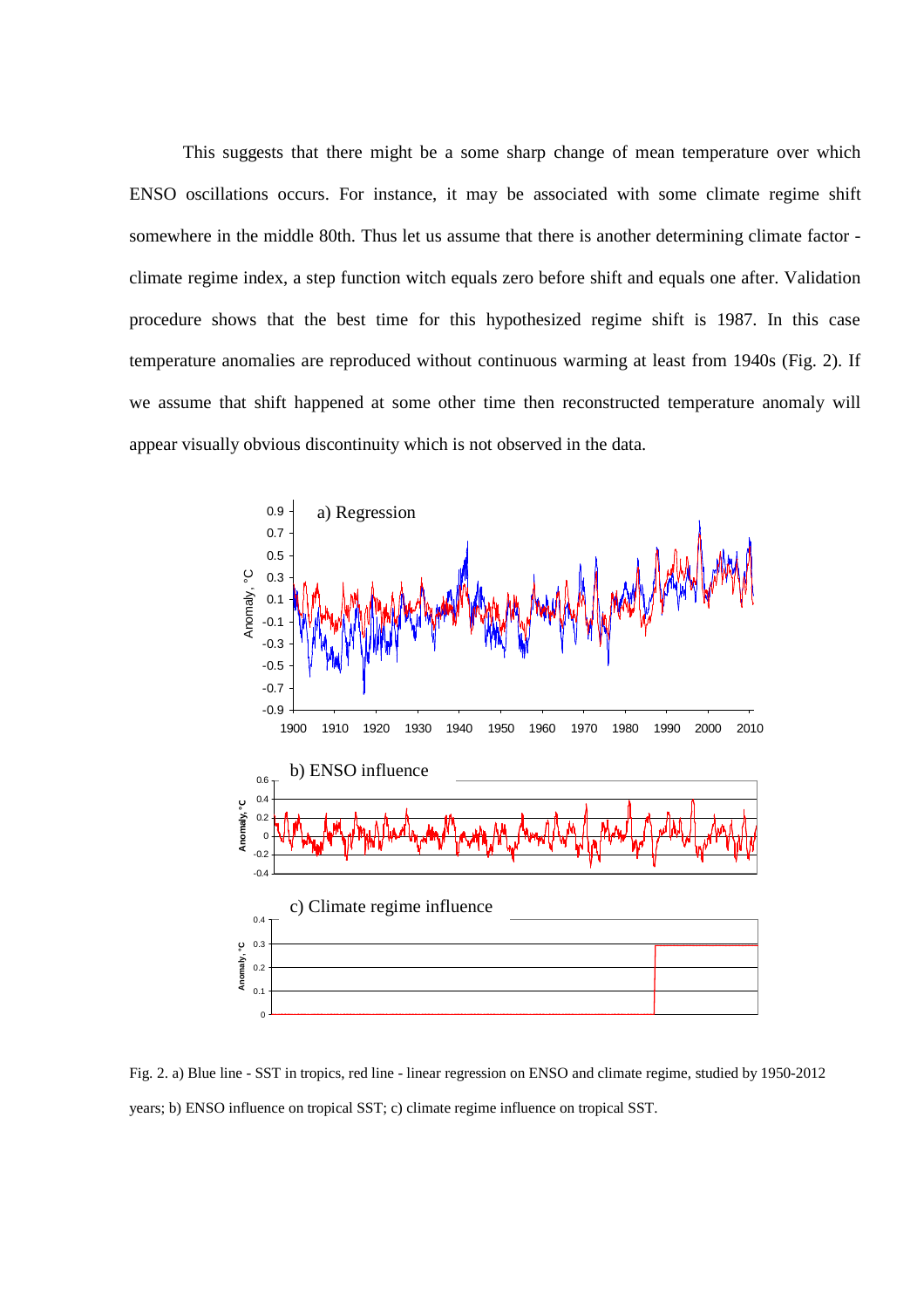In order to get an adequate reconstruction for the whole period let's assume that there was another shift of the same magnitude in the first part of the century. Validation shows that it could occur between 1925 and 1926. In such a way the climate regime index became two step function, which equals -1 before 1926, 0 between 1926 and 1987 and 1 after. It is worth noting here that the values -1, 0, 1 are indicators of different regimes with the assumption that shifts in 1925/1926 and 1987/1988 produce equal changes in temperature anomalies. Using this model adequate reconstruction from 1900 to the present is obtained (Fig. 3). Of course, there are some differences between observation and reconstruction. But we do not consider many other possible influencing factors such as volcanoes, solar activity etc. Our main aim is to mark out the main factors allowing for adequate reconstructions.



Fig. 3. a) Blue line - SST in tropics, red line - linear regression on ENSO and climate regime, studied by 1900-2012 years b) ENSO influence on tropical SST; c) climate regime influence on tropical SST.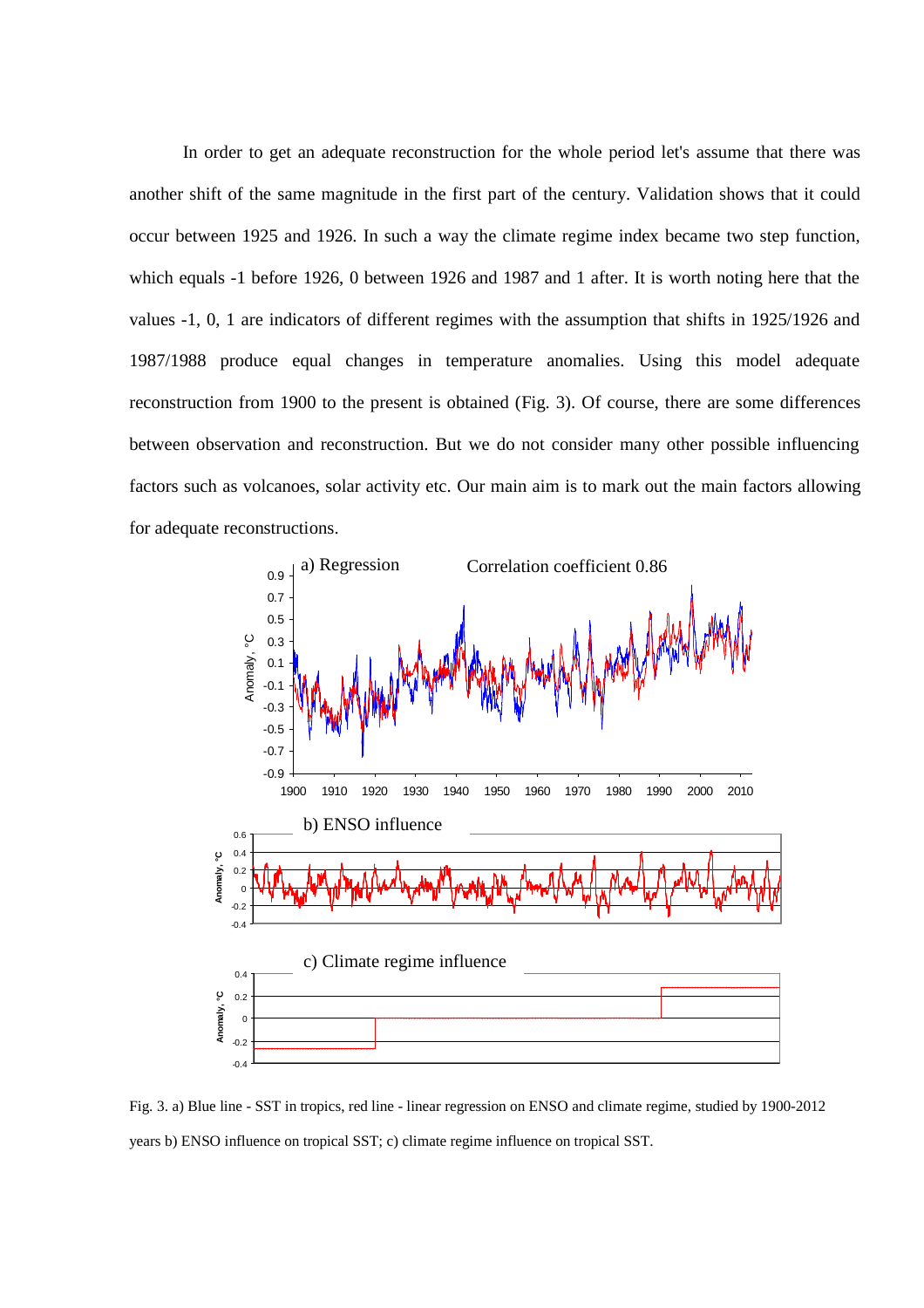Let us now perform the same linear regression analysis for middle latitude SST, as we did for the tropics. Here instead of ENSO most of the variability is closely associated with PDO. For a good reconstruction in this region climate shifts would have happened later than in the tropics - in the middle of 1926 instead of the 1925/1926 boundary, and in the first part of 1988 instead of middle 1987. Again SST anomalies are reproduced quite well (Fig. 4). These dates have been obtained by the same calibration procedure as for the tropics. Dates have been obtained by the same validation procedure as in tropics - other times where shifts occur, lead to visually obvious discontinuity in reconstructed temperature anomaly, which is not observed in the real data.



Fig. 4. a) Blue line - SST in north middle latitudes  $(30^{\circ}N-60^{\circ}N)$ , red line - linear regression on PDO and climate regime, studied by 1900-2012 years b) PDO influence on SST in this region; c) climate regime influence on SST in this region.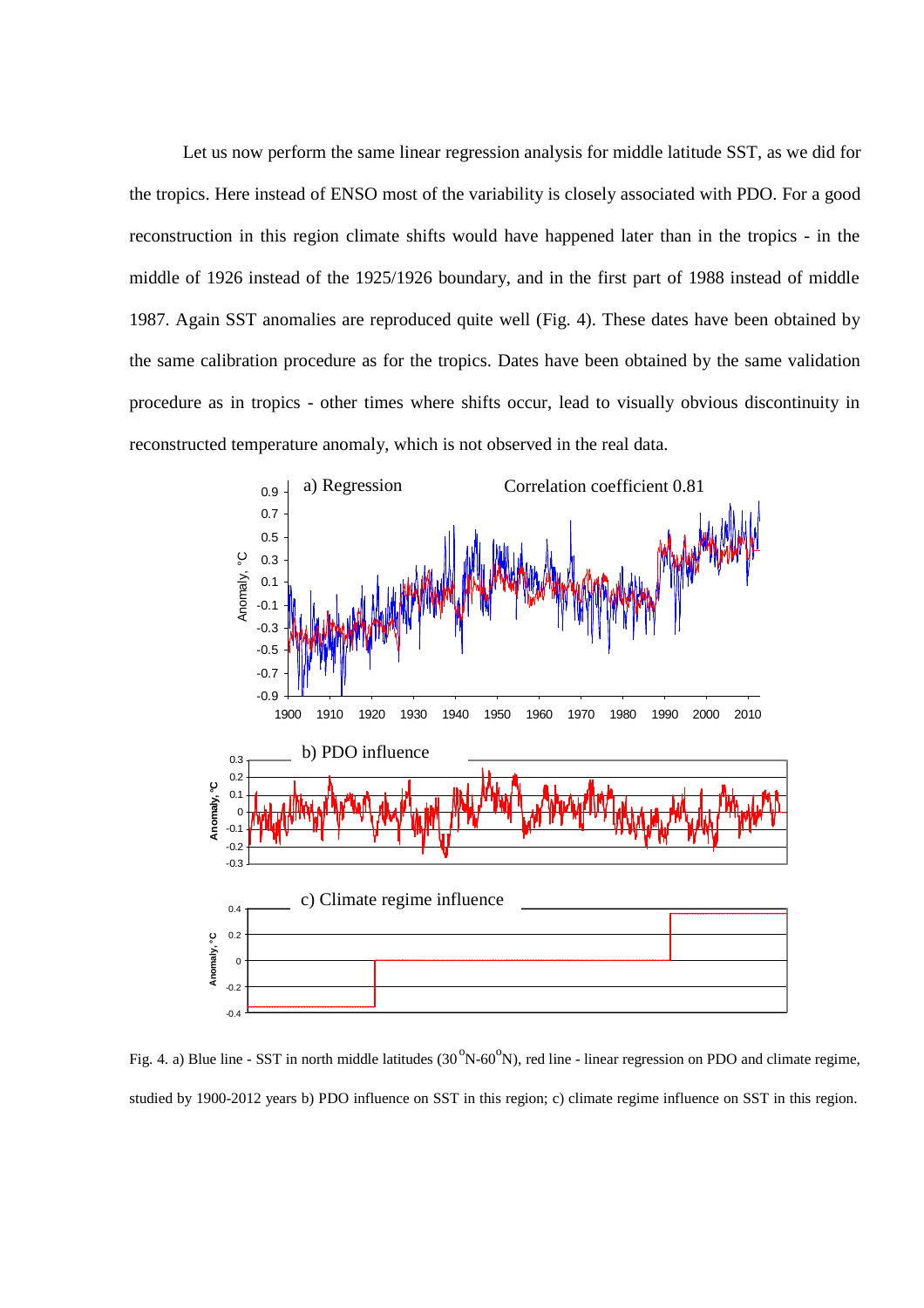A quite remarkable feature is that linear regression coefficients can be fitted simply by using the data from 1910 till 1940 (15 years to both side from shift in 1925/1926) and with almost the same quality reproduce the whole period from 1900 till now (Fig. 5). This shows the robustness of our suggested relationships. Another piece of evidence for robustness is that the consideration of these shifts separately (e.g. using two climate regime indexes in linear regression - one with shift in 1925/1926 and another in 1987/1988) gives nearly the same amplitudes for the shifts - 0.26 °C and 0.28 °C for the tropics, 0.38 °C and 0.34 °C for northern middle latitudes. The assumption that shifts in 1925/1926 and 1987/1988 produce equal changes to SST regression, shows 0.28 °C temperature rise in tropics and 0.36 °C rise in northern middle latitudes.





Fig. 5. a) Blue line - SST in tropics (30 $^{\circ}$ S-30 $^{\circ}$ N), red line - linear regression on ENSO and climate regime with training period 1900-2012 years, purple line - the same linear regression with training period 1910-1940 years; b) the same as "a" but for north middle latitudes  $(30^{\circ}N - 60^{\circ}N)$ .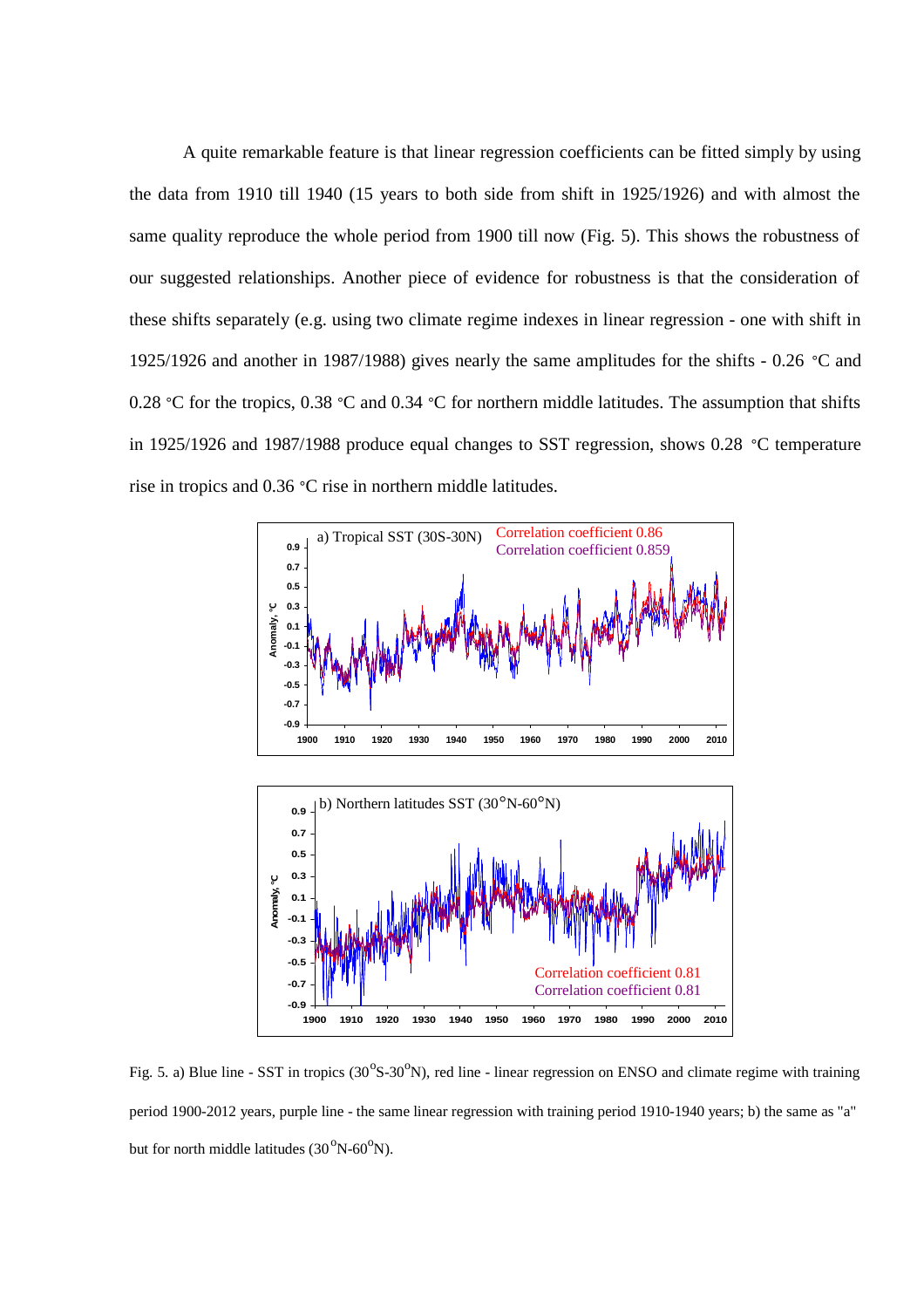## **4. Discussion**

Lean and Rind (2008) performed multivariate linear regression analysis of the natural and anthropogenic influences on global surface temperature anomalies. They concluded that much of the variability in global climate arises from processes that can be identified and their impact on the global surface temperature quantified by direct linear association with the observations. The main part of natural variability in analysis performed by Lean and Rind (2008) is associated with ENSO. However, the influence of ENSO is clearly seen only in the tropics  $(30^{\circ}S-30^{\circ}N)$  while in the middle latitudes and polar regions this influence is not so significant.

One of the ways to deal with this is to consider different parts of Earth surface separately. We used this approach and the result obtained is the hypothesis that at least in two regions (tropics (30°S-30°N) and northern middle latitudes (30°N-60°N)), the conditional warming was not continuous process, but occurred through sharp regime changes in the years 1925/1926 and 1987/1988. For each region we have developed very simple linear regression models representing temperature dynamics without a continuous warming process. This revealed that the dynamics of the monthly average tropical SST anomaly could be adequately reproduced by two factors - ENSO variability (Nino 3.4 index) and two climate shifts in 1925/1926 and 1987/1988 years. Northern middle latitudes SST temperature anomaly could be reproduced in general by the same factors, except that ENSO is changed to PDO here. Continents in these parts appear the same dynamics, but with enhanced variability. The results enable us to suggest a hypothesis that the warming observed from 30°S to 60°N was actually not continuous, but a step function.

What do observational studies suggest about the shifts in 1925/1926 and 1987/1988? There are many pieces of evidence for climate and ecological regime shifts in the considered years. Shifts were observed in combined physical and biological variables (Hare and Mantua, 2000; de Young et. al 2004), birds populations (Veit et. al 1996), fish populations (Chavez et. al 2003), local ecosystems (Tian et. al 2008, Beaugrand and Reid 2003), global carbon cycle (Sarmiento et. al 2010), pressure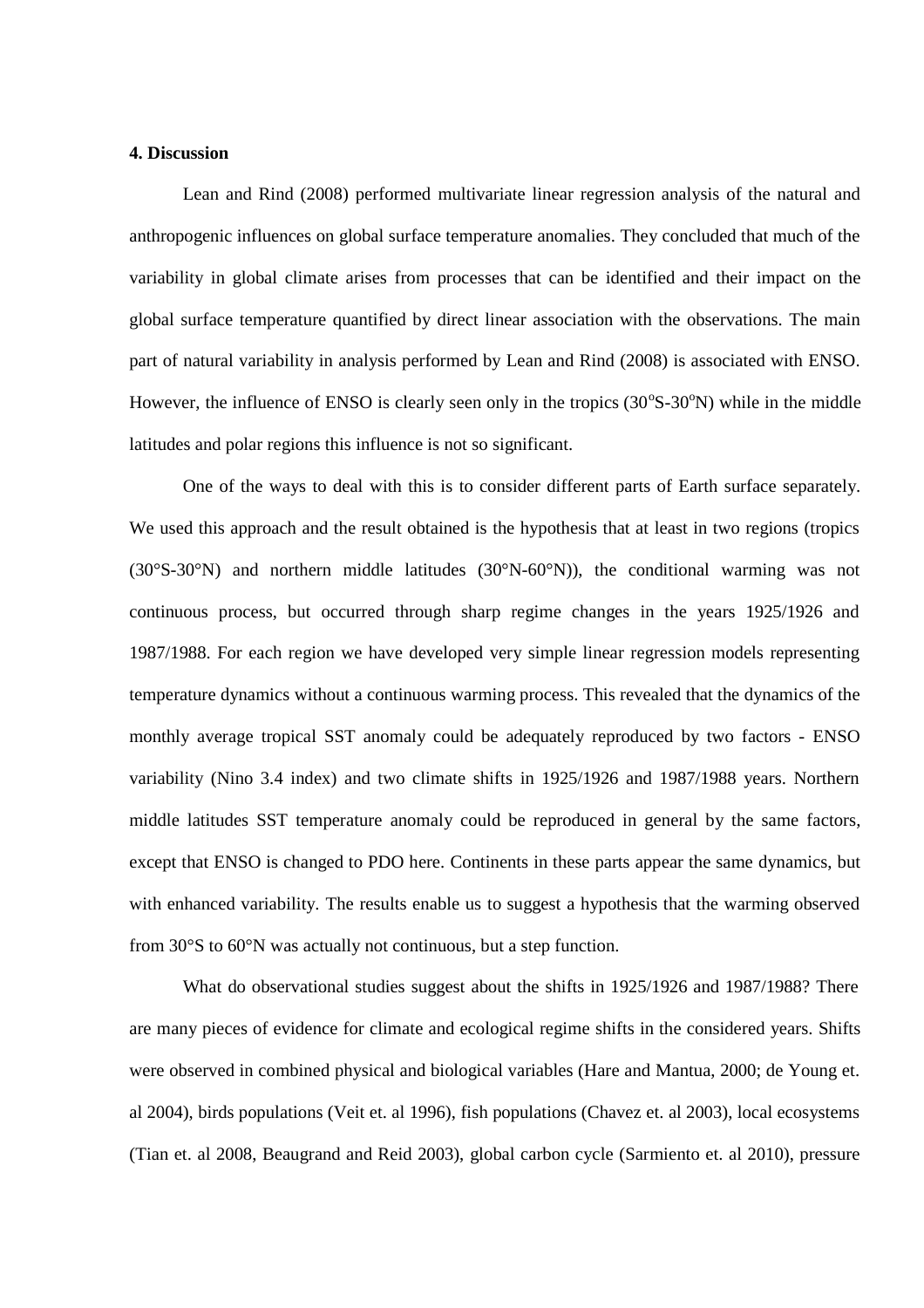patterns (Trenberth and Hurrel 1994; Deser et. al 2004) and temperature anomalies patterns (Yasunaka and Hanawa 2002; Lo and Hsu 2010). Reviewing these studies we seek for evidence of the existence of shifts in 1925/1926 and 1987/1988 years and of their differences from other observed shifts.

It is now widely accepted that a climatic regime shift revealed in the North Pacific Ocean in the winter of 1976-1977. Hare and Mantua (2000) assembled 100 environmental time series, 31 climatic and 69 biological, to determine if there is evidence for common regime signals in the 1965- 1997 period of record. Their analysis reproduces previously documented features of the 1977 regime shift, and identifies a further shift in 1988/1989 in some components of the North Pacific ecosystem. A notable feature of the 1988/1989 regime shift is the relative clarity that it has been observed in biological records, which is in contrast to the relative lack of clear changes denominated by indices of Pacific climate. This may be assumed as indication that some substantial climate changes occurred besides known sources of variability. For example, the discovery of so-called biological regime shifts in 1976-1977 preceded the description of the underlying physical variability. A decade or more after the observations of sardine and anchovy variations, scientists discovered fluctuations in air and ocean temperatures, and in atmospheric circulation that were remarkably similar in phase and duration to the biological records (Chavez et. al 2003). It takes even more time to show that sardine and anchovy variations governed not by their interactions but fully by physical variability (Sugihara et. al 2012). In this study any underlying physical processes for 1988 shift are represented by means of the climate regime index.

Yasunaka and Hanawa (2002) applied an empirical orthogonal function (EOF) analysis to northern hemisphere SST field and detected, as mentioned above, six regime shifts in the period from 1910s to the 1990s. They highlighted the difference of 1925/1926 and 1987/1988 regime changes from other shifts - "According to spatial pattern correlation between SST difference maps of regime shifts, it is found that the 1945/1946, 1957/1958, 1970/1971 and 1976/1977 regime shifts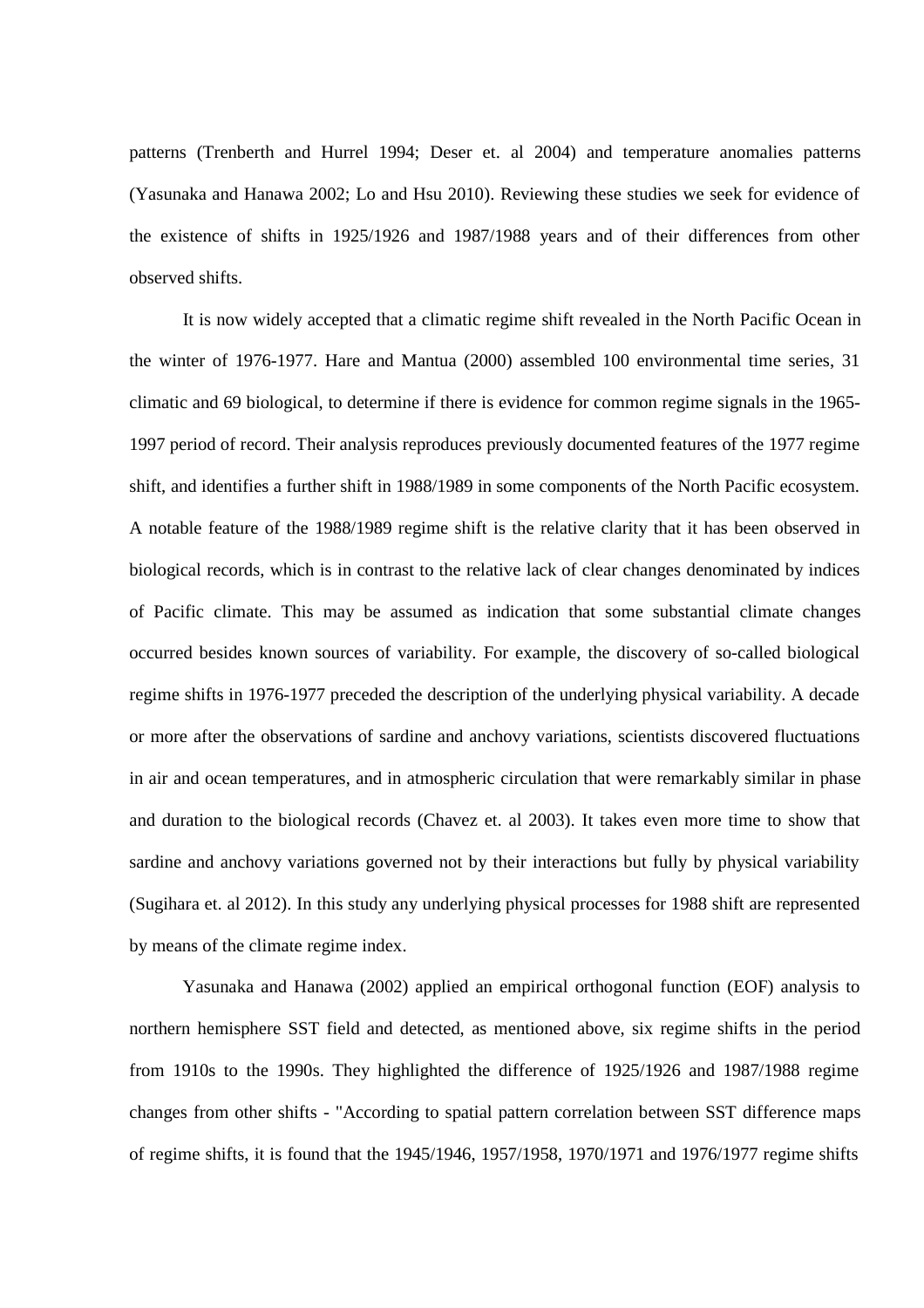are similar pattern, while the 1925/1926 and 1988/1989 regime shifts are somewhat different." Our hypothesis (which we believe we have shown to be viable) is that the 1945/1946, 1957/1958, 1970/1971 and 1976/1977 regime shifts were closely associated with changes in ENSO and PDO and are therefore described by known intra regime variability.

Lo and Hsu (2010) investigated extra-tropical Northern Hemisphere temperature anomalies and suggested that the main reason for recently observed warming in these latitudes is a climate shift in 1987, which is in accordance to our hypothesis in this study. In particular, they found unprecedented from early 1940s phenomenon in the late 1980s - temperature fluctuation synchronization in widespread areas of Northern Hemisphere (Fig. 6).



Fig. 6. Time series of 9-year running-mean surface temperature anomalies (°C) in five chosen regions. Modified from Lo and Hsu (2010).

Therefore, the linear regression analysis discussed in this study showed the occurrence of the climate shifts in 1925/1926 and 1987/1988. The way in which the existence of these shifts was noticed, was recently described in more detail (Belolipetsky and Bartsev 2012). It should be mentioned that detecting the possibility of their existence is not obvious. In the first place one should consider SST in order to detect the shifts because highly variable land temperatures mask the effect. Second, different latitude bands should be considered separately, because mixing different sources of variability also smoothes the effect. Third, consideration of yearly averaged values instead of monthly averages will make the detection of shifts more difficult.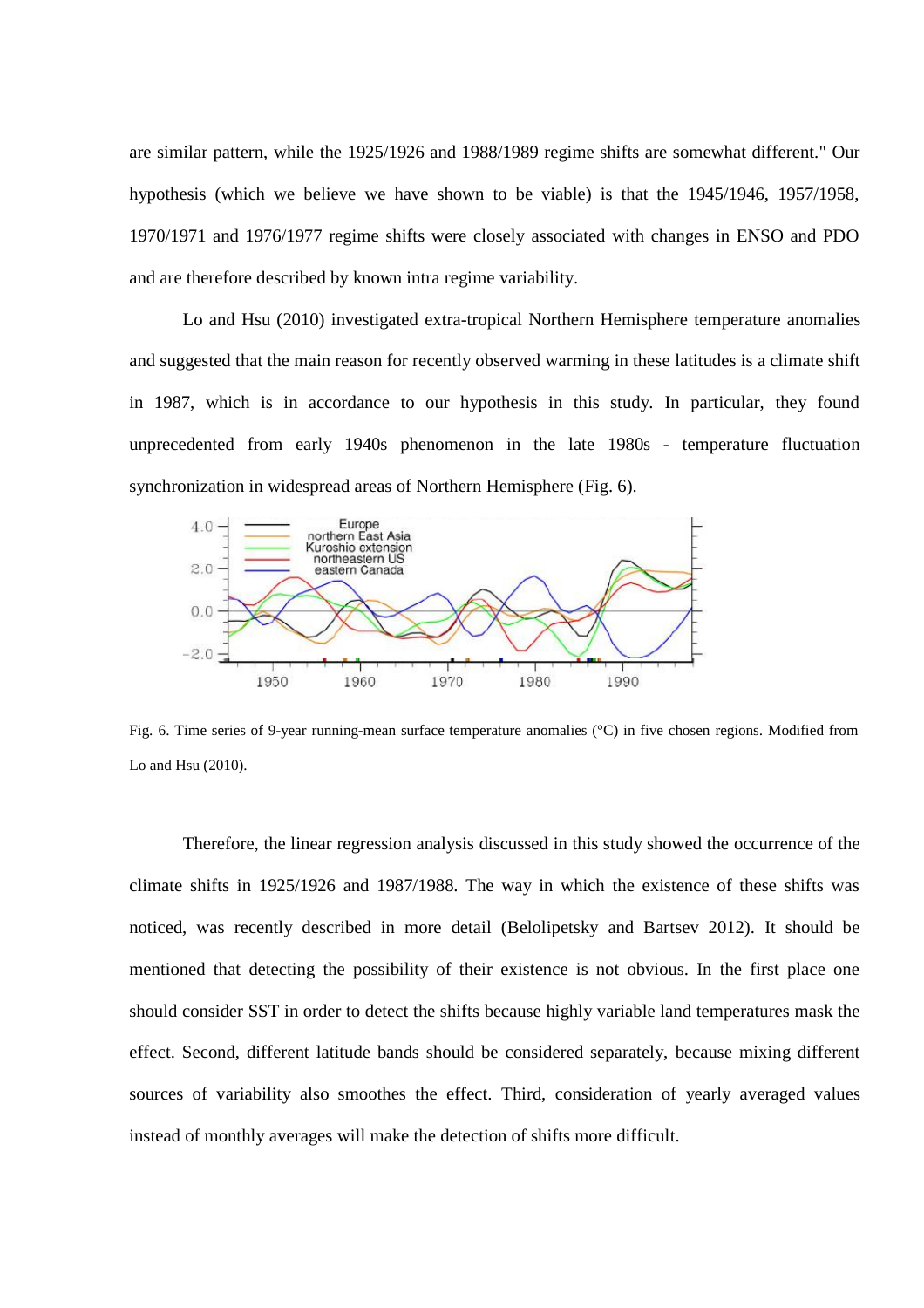However, we wish to make it clear that detection of a regime shift is much easier than understanding the process or processes determining it. So we are not speculating here about physical mechanisms and reasons for shifts. There are many possible variants as climate is complex nonlinear dynamical system. The reasons may be intrinsic causes, some indirect solar or volcanic forcing, or result of anthropogenic forcing. Our aim is to show the possibility and evidence for the hypothesis that observed warming in latitudes from 30°S to 60°N occurred not continuously but by means of sharp changes.

#### **5. Conclusions**

The linear regression models presented above may capture most of the critical dynamics of the surface temperature records from 30°S to 60°N. It should be emphasised that if we accept two climate shifts (those occurred in 1925/1926 and in 1987/1988) the principal features of the observed SST temperature anomalies from 30°S to 60°N in the past century could be very easily explained. In addition, there are many independent indications that depict that these two shifts are real phenomena (Veit et. al 1996; Chavez et. al 2003; Hare and Mantua, 2000; de Young et. al 2004; Tian et. al 2008; Sarmiento et. al 2010; Yasunaka and Hanawa 2002, Lo and Hsu 2010 and others).

From the discussion above follows that there are two remarkable outcomes. The first finding is that the linear regression coefficients deduced from a small part of data (e.g. from 1910 till 1940) can reliably reproduce the entire data set (i.e., from 1900 to the present). The second one is that good quality of the reproduction may be achieved by using only two factors (i.e., ENSO/PDO and shifts for tropics/northern middle latitudes).

**Acknowledgments.** We thank V.M. Belolipetsky and Robin Edwards for fruitful discussions and suggestions, which helped substantially to improve the results and manuscript.

## **References**

Beaugrand, G., & Reid, P. C. (2003). Long-term changes in phytoplankton, zooplankton and salmon linked to climate. Global Change Biology, 9, 801–817.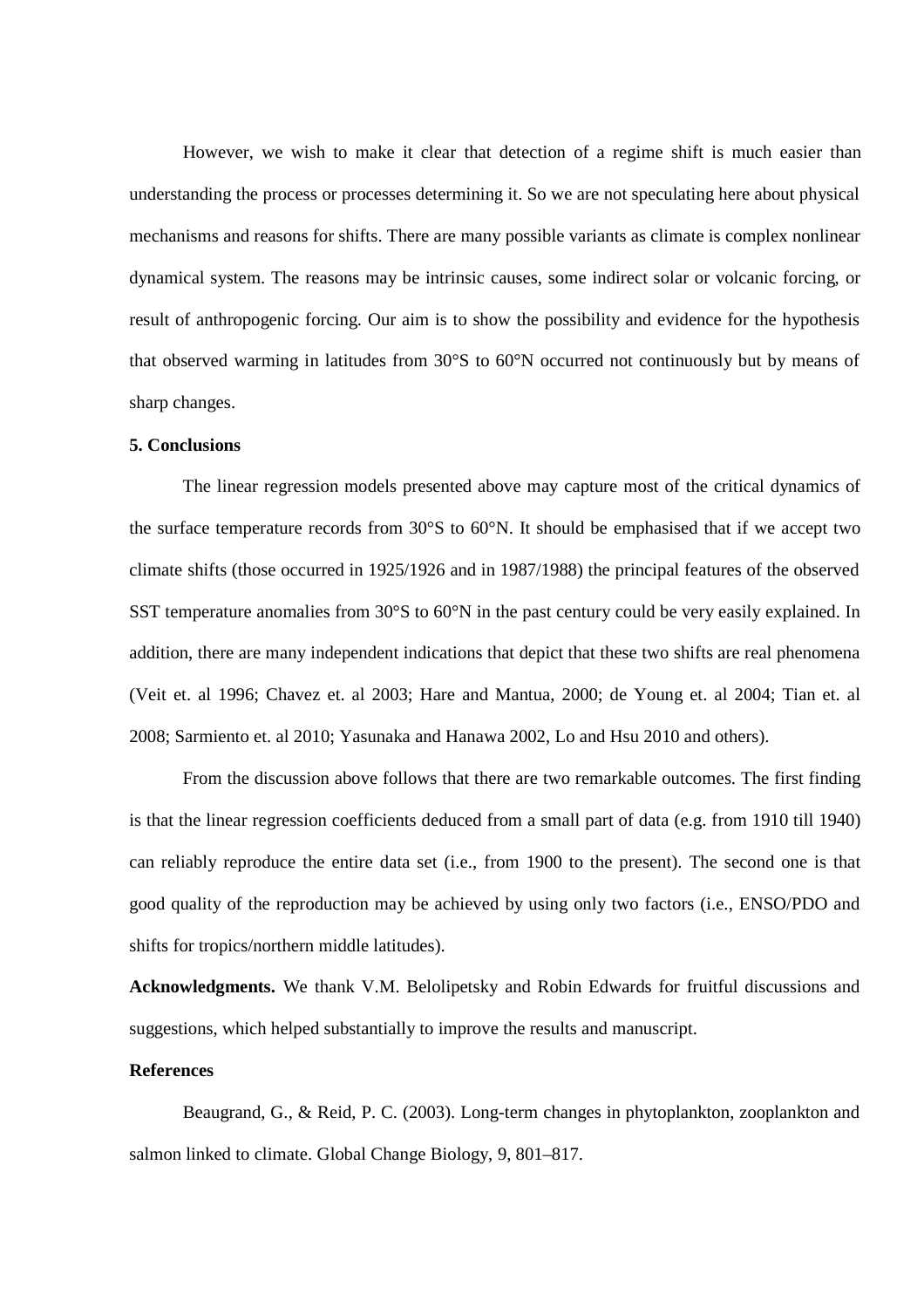Belolipetsky PV, Bartsev SI (2012) Hypothesis About Mechanics of Global Warming from 1900 Till Now. Preprint. viXra:1212.0172.

Chavez FP, Ryan J, Lluch-Cota SE, Miguel Niquen C (2003) From Anchovies to Sardines and back: multidecadal change in the Pacific Ocean. Science, 299, 217-221.

Deser C, Phillips AS, Hurrell JW (2004) Pacific Interdecadal Climate Variability: Linkages between the Tropics and the North Pacific during Boreal Winter since 1900. Journal of Climate, 17, 3109–3124.

deYoung B, Harris R, Alheit J, Beaugrand G, Mantua N, Shannon L (2004) Detection regime shifts in the ocean: data considerations. Progress in Oceanography, 60, 143-164.

Hare SR, Mantua NJ (2000) Empirical evidence for North Pacific regime shifts in 1977 and 1989. Progress in Oceanography, 47, 103-145.

Intergovernmental Panel on Climate Change (2007) Climate Change 2007: The Physical Science Basis, Contribution of Working Group I to the Fourth Assessment Report of the Intergovernmental Panel on Climate Change, edited by S. Solomon et al., Cambridge Univ. Press, Cambridge, U. K.

Kondratyev, K. Y. and Varotsos C (1995) Atmospheric greenhouse effect in the context of global climate-change, Nuovo Cimento della Societa Italiana di Fisica C-Geophysics and Space Physics, 18(2), 123–151.

Lean JL, Rind DH (2008) How natural and anthropogenic influences alter global and regional surface temperatures: 1889 to 2006. Geophys. Res. Lett*.*, 35, L18701, doi:10.1029/2008GL034864.

Lo TT, Hsu HH (2010) Change in the dominant decadal patterns and the late 1980s abrupt warming in the extratropical northern hemisphere. Atmospheric Science Letters, 11, 210–215.